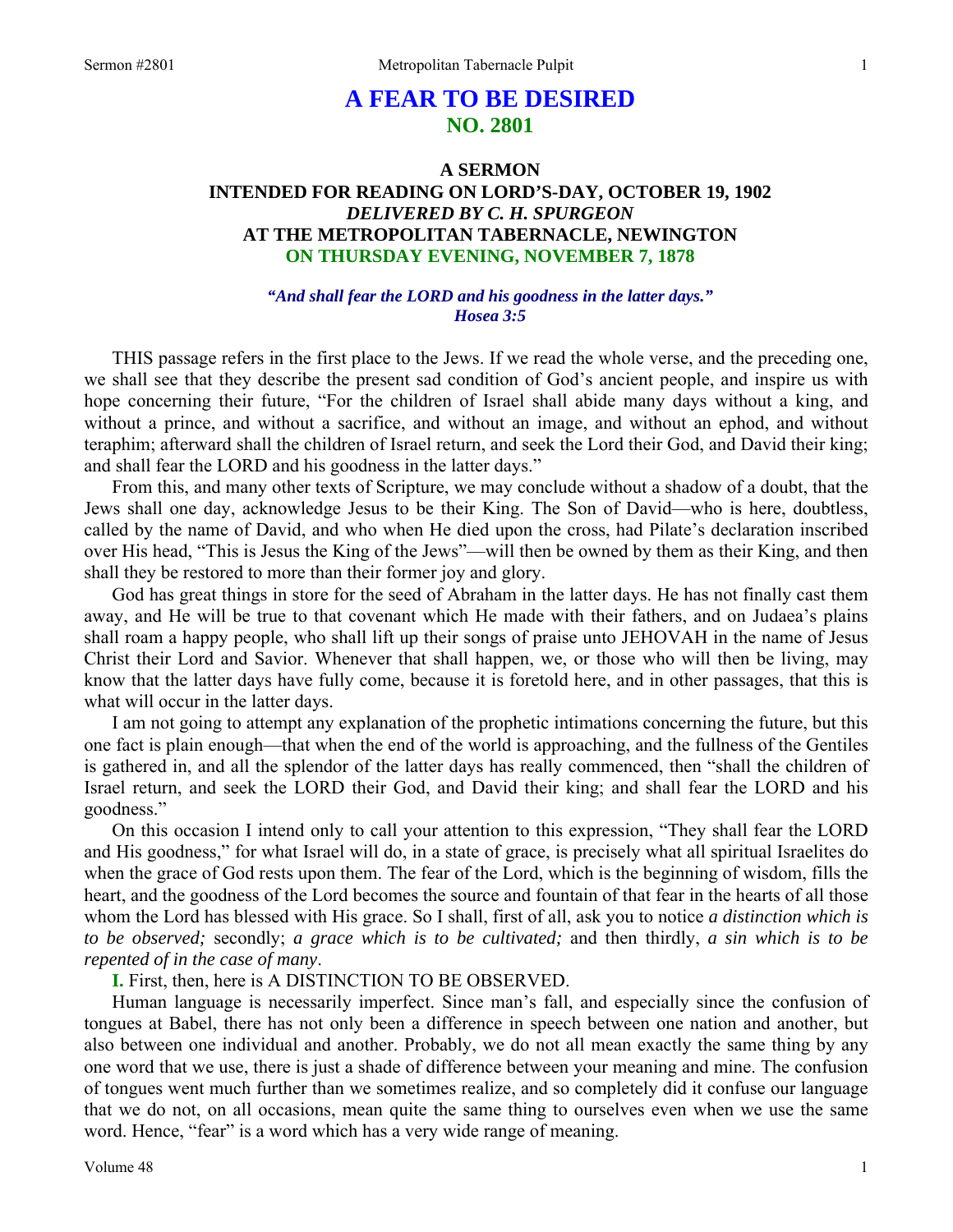There is a kind of fear which is to be shunned and avoided—that fear which perfect love casts out because it has torment. But there is another sort of fear which has in it the very essence of love and without which there would be no joy even in the presence of God. Instead of perfect love casting out this fear, perfect love nourishes and cherishes it, and by communion with it, itself derives strength from it.

Between the fear of a slave and the fear of a child, we can all perceive a great distinction. Between the fear of God's great power and justice which the devils have, and that fear which a child of God has when he walks in the light with his God, there is as much difference, surely, as between hell and heaven.

In the verse from which our text is taken, that difference is clearly indicated, "Afterward shall the children of Israel return, and seek the LORD their God, and David their king; and shall fear the LORD," so that *this fear is connected with seeking the Lord*. It is a fear which draws them towards God, and makes them search for Him. You know how the fear of the ungodly influences them, it makes them afraid of God, so they say, "Whither shall we flee from his presence?" They would take the wings of the morning if they could, and fly to the uttermost part of the earth, if they had any hope that God could not reach them there, at the last, when this fear will take full possession of them, they will call upon the rocks and the hills to hide them from the face of Him who will then sit upon the throne, whose wrath they will have such cause to dread.

The fear of God, as it exists in unrenewed men, is a force which always drives them further and yet further away from God. They never get any rest of mind until they have ceased to think of Him, if a thought of God should, perchance, steal into their mind, fear at once lays hold upon them again, and that fear urges them to flee from God.

But the fear mentioned in our text draws to God. The man who has this fear in his heart cannot live without seeking God's face, confessing his guilt before Him, and receiving pardon from Him. He seeks God because of this fear. Just as Noah, "moved with fear," built the ark wherein he and his household were saved, so do these men, "moved with fear," draw near unto God, and seek to find salvation through His love and grace. Always notice this distinction, and observe that the fear which drives anyone away from God is a vice and a sin, but the fear that draws us towards God, as with silken bonds, is a virtue to be cultivated.

This appears even more clearly in the Hebrew, for they who best understand that language tell us that this passage should be read thus, "They shall fear *toward* the LORD, and *toward* His goodness." *This fear leans toward the Lord*. When you really know God, you shall be thrice happy if you do run toward Him, falling down before Him, worshipping Him with bowed head yet glad heart, all the while fearing toward Him, and not away from Him. Blessed is the man whose heart is filled with that holy fear which inclines his steps in the way of God's commandments, inclines his heart to seek after God, and inclines his whole soul to enter into fellowship with God, that he may be acquainted with Him and be at peace.

It is also worthy of notice that *this fear is connected with the Messiah,* "They shall seek the Lord their God, and David their King"—who stands here as the type of Jesus the Messiah, the King of Israel, and further on it is said, "They shall fear the Lord and His goodness," and I should not do wrong if I were to say that Christ is JEHOVAH's goodness—that in His blessed person, you have all the goodness, and mercy, and grace of God condensed and concentrated. "In him dwelleth all the fullness of the Godhead bodily." So, that fear which is a sign of grace in the heart—that fear which we ought all to seek after—always links itself on to Christ Jesus.

If you fear God, and know not that there is Mediator between God and men, you will never think of approaching Him. God is a consuming fire, then how can you draw near to Him apart from Christ? If you fear God, and know not of Christ's atonement, how can you approach Him? Without faith, it is impossible to please God, and without the blood of Jesus there is no way of access to the divine mercy seat. If you know not Christ, you will never come to God. Your fear must link itself with the goodness of God as displayed in the person of His dear Son, or else it cannot be that seeking fear, that fear toward the Lord, of which our text speaks. It will be a fleeing fear—a fear that will drive you further and yet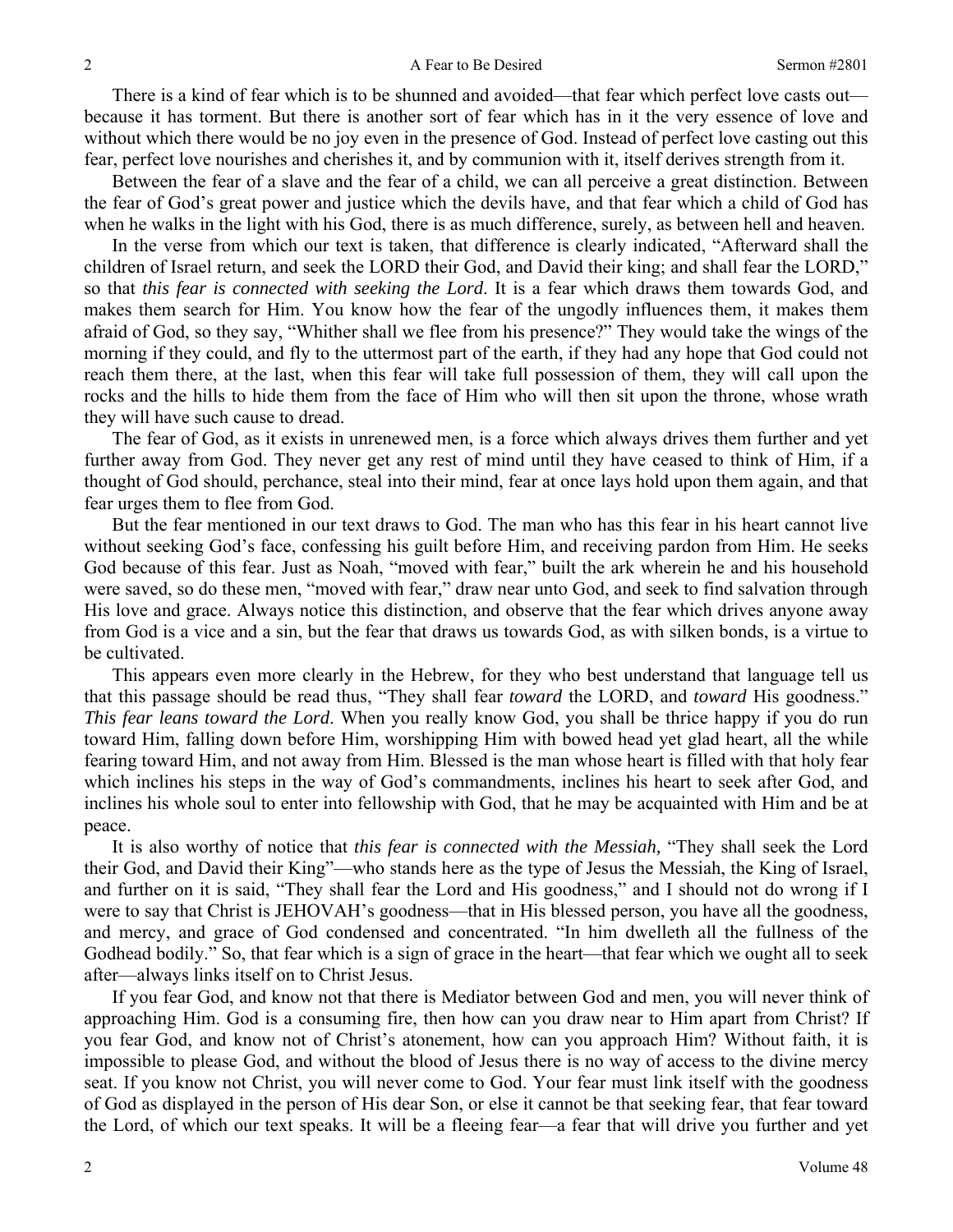further away from God, into greater and deeper darkness—into dire destruction—in fact, into that pit whose bottomless abyss swallows up all hope, all rest, and all joy forever.

**II.** Let this distinction be kept in mind, and then we may safely go on to consider, in the second place, THE GRACE WHICH IS TO BE CULTIVATED, "They shall fear the LORD and his goodness."

We will divide the one thought into two, and first, I will speak about that fear of God which is the work of the Holy Spirit, a token of grace, a sign of salvation, and a precious treasure to be ever kept in the heart.

What is this fear of God? I answer, first, *it is a sense of awe of His greatness*. Have you never felt this sacred awe stealing insensibly over your spirit, hushing, and calming you, and bowing you down before the Lord?

It will come sometimes, in the consideration of the great works of nature. Gazing upon the vast expanse of waters—looking up to the innumerable stars, examining the wing of an insect, and seeing there the matchless skill of God displayed in the minute, or standing in a thunderstorm, watching, as best you can, the flashes of lightning, and listening to the thunder of JEHOVAH's voice, have you not often shrunk into yourself, and said, "Great God, how terrible art thou!"—not afraid, but full of delight, like a child who rejoices to see his father's wealth, his father's wisdom, his father's power—happy, and at home, but feeling oh, so little! We are less than nothing; we are all but annihilated in the presence of the great eternal, infinite, invisible All in all. Gracious men often come into this state of mind and heart by watching the works of God, so they do when they observe what He does in providence. Dr. Watts truly sings—

> *"Here He exalts neglected worms To scepters and a crown; Anon the following page He turns, And treads the monarch down."*

The mightiest kings and princes are but as grasshoppers in His sight. "The nations are as a drop of a bucket, and are counted as the small dust of the balance," that has not weight enough to turn the scale. We talk about the greatness of mankind, but "all nations before him are as nothing; and they are counted to him less than nothing, and vanity." Again Dr. Watts wisely sings—

#### *"Great God! how infinite art Thou! What worthless worms are we!"*

When we realize this, we are filled with a holy awe as we think of God's greatness, and the result of that is that we are moved to fall before Him in reverent adoration. We turn to the Word of God, and there we see further proofs of His greatness in all His merciful arrangements for the salvation of sinners—and especially in the matchless redemption wrought out by His well-beloved Son, every part of which is full of the divine glory, and as we gaze upon that glory with exceeding joy, we shrink to nothing before the Eternal, and the result again is lowly adoration.

We bow down, and adore and worship the living God, with a joyful, tender fear, which both lays us low, and lifts us very high, for never do we seem to be nearer to heaven's golden throne than when our spirit gives itself up to worship Him whom it does not see, but in whose realized presence it trembles with sacred delight.

It is the same fear, but looked at from another point of view, which has regard to *the holiness of God.*  What a holy being is the great JEHOVAH of hosts! There is in Him no fault, no deficiency, no redundancy, He is whole, and therefore holy, there is nothing there but Himself, the wholly perfect God. "Holy! Holy! Holy!" is a fit note for the mysterious living creatures to sound out before His throne above, for all along, He has acted according to the principle of unsullied holiness. Though blasphemers have tried many times to—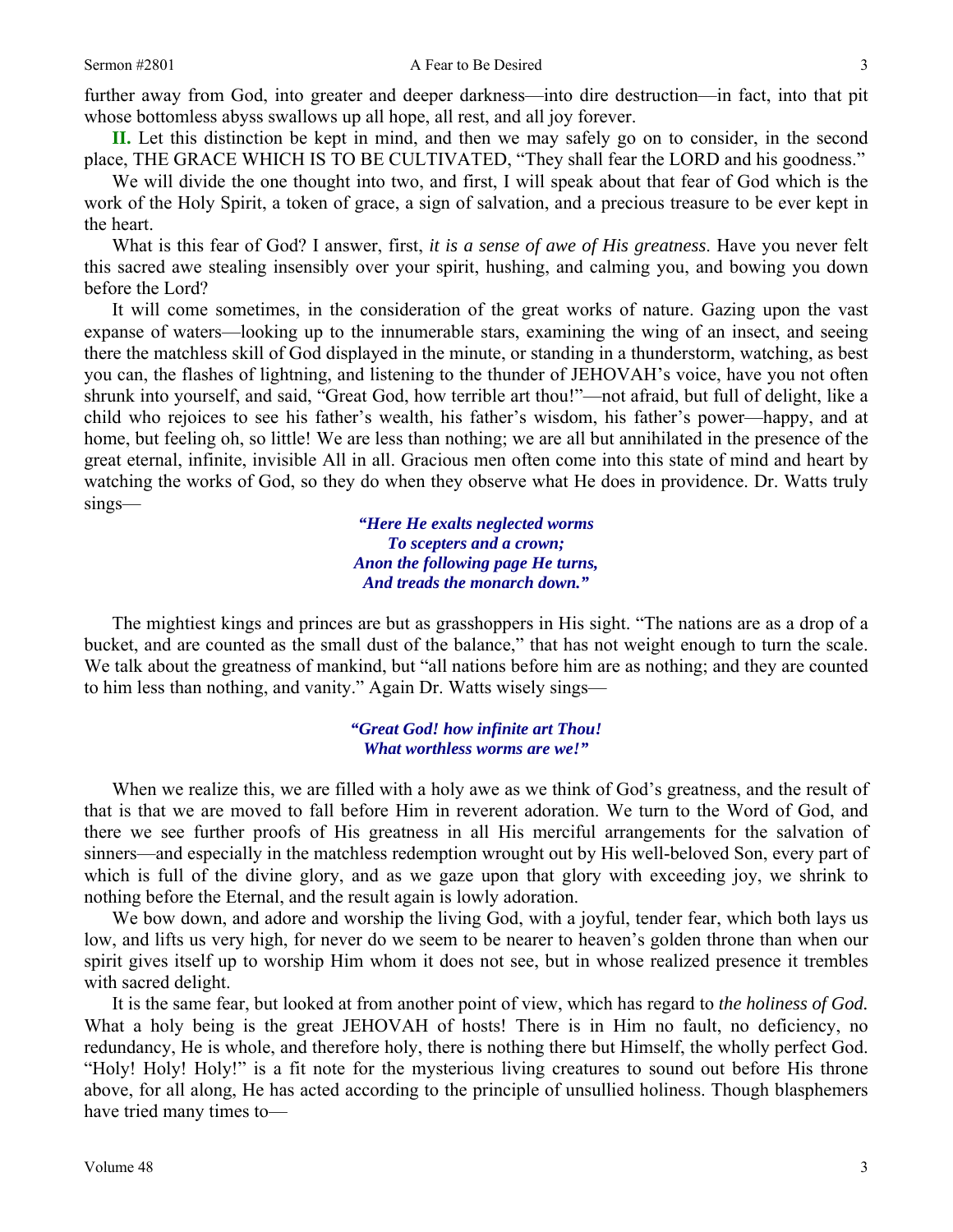### *"Snatch from His hand the balance and the rod, Rejudge His judgments, be the god of God,"—*

they have always failed, and still He sits in the lonely majesty of His absolute perfection, while they, like brute beasts, crouch far beneath Him, and despise what they cannot comprehend. But to a believing heart, God is all purity. His light is "as the colour of the terrible crystal," of which Ezekiel writes, His brightness is so great that no man can approach it. We are so sinful that when we get even a glimpse of the divine holiness, we are filled with fear, and we cry, with Job, "I have heard of thee by the hearing of the ear: but now mine eye seeth thee. Wherefore I abhor myself, and repent in dust and ashes."

This is a kind of fear which we have need to cultivate, for it leads to repentance, and confession of sin, to aspirations after holiness, and to the utter rejection of all self-complacency and self-conceit. God grant that we may be completely delivered from all those forms of pride and evil!

The fear of God also takes another form, that is, *the fear of His Fatherhood which leads us to reverence Him*. When divine grace has given us the new birth, we recognize that we have entered into a fresh relationship towards God, namely, that we have become His sons and daughters. Then we realize that we have received "the Spirit of adoption, whereby we cry, Abba, Father."

Now, we cannot truly cry unto God, "Abba, Father," without at the same time feeling, "Behold, what manner of love the Father hath bestowed upon us, that we should be called the sons of God." When we recognize that we are "heirs of God, and joint-heirs with Christ," children of the Highest, adopted into the family of the Eternal Himself, we feel at once, as the spirit of childhood works within us, that we both love and fear our great Father in heaven, who has loved us with an everlasting love, and has "begotten us again unto a lively hope by the resurrection of Jesus Christ from the dead, to an inheritance incorruptible, and undefiled, and that fadeth not away."

In this childlike fear, there is not an atom of that fear which signifies being afraid. We, who believe in Jesus, are not afraid of our Father, God forbid that we ever should be. The nearer we can get to Him, the happier we are. Our highest wish is to be forever with Him and to be lost in Him, but still, we pray that we may not grieve Him, we beseech Him to keep us from turning aside from Him, we ask for His tender pity towards our infirmities, and plead with Him to forgive us and to deal graciously with us for His dear Son's sake.

As loving children, we feel a holy awe and reverence as we realize our relationship to Him who is our Father in heaven—a dear, loving, tender, full of pity, Father, yet our Heavenly Father, who "is greatly to be feared in the assembly of the saints, and to be had in reverence of all them that are about him."

This holy fear takes a further form when *our fear of God's sovereignty leads us to obey Him as our King,* for He, to whom we pray, and in whom we trust, is King of kings, and Lord of lords, and we gladly own His sovereignty. We see Him sitting upon a throne which is dependent upon no human or angelic power to sustain it. The kings of the earth must ask their fellow men to march in their ranks in order to sustain their rules, but our King "sits on no precarious throne, nor borrows leave to be" a king. As the Creator of all things, and all beings, He has a right to the obedience of all the creatures He has made.

Again I say that we, who believe in Jesus, are not afraid of God even as our King, for He has made us also to be kings and priests, and we are to reign with Him, through Jesus Christ, forever and ever. Yet we tremble before Him lest we should be rebellious against Him in the slightest degree. With a childlike fear, we are afraid lest one revolting thought or one treacherous wish should ever come into our mind or heart to stain our absolute loyalty to Him. Horror takes hold upon us when we hear others deny that "the LORD reigneth," but even the thought that we should ever do this grieves us exceedingly, and we are filled with that holy fear, which moves us to obey every command of our gracious King so far as we know it to be His command.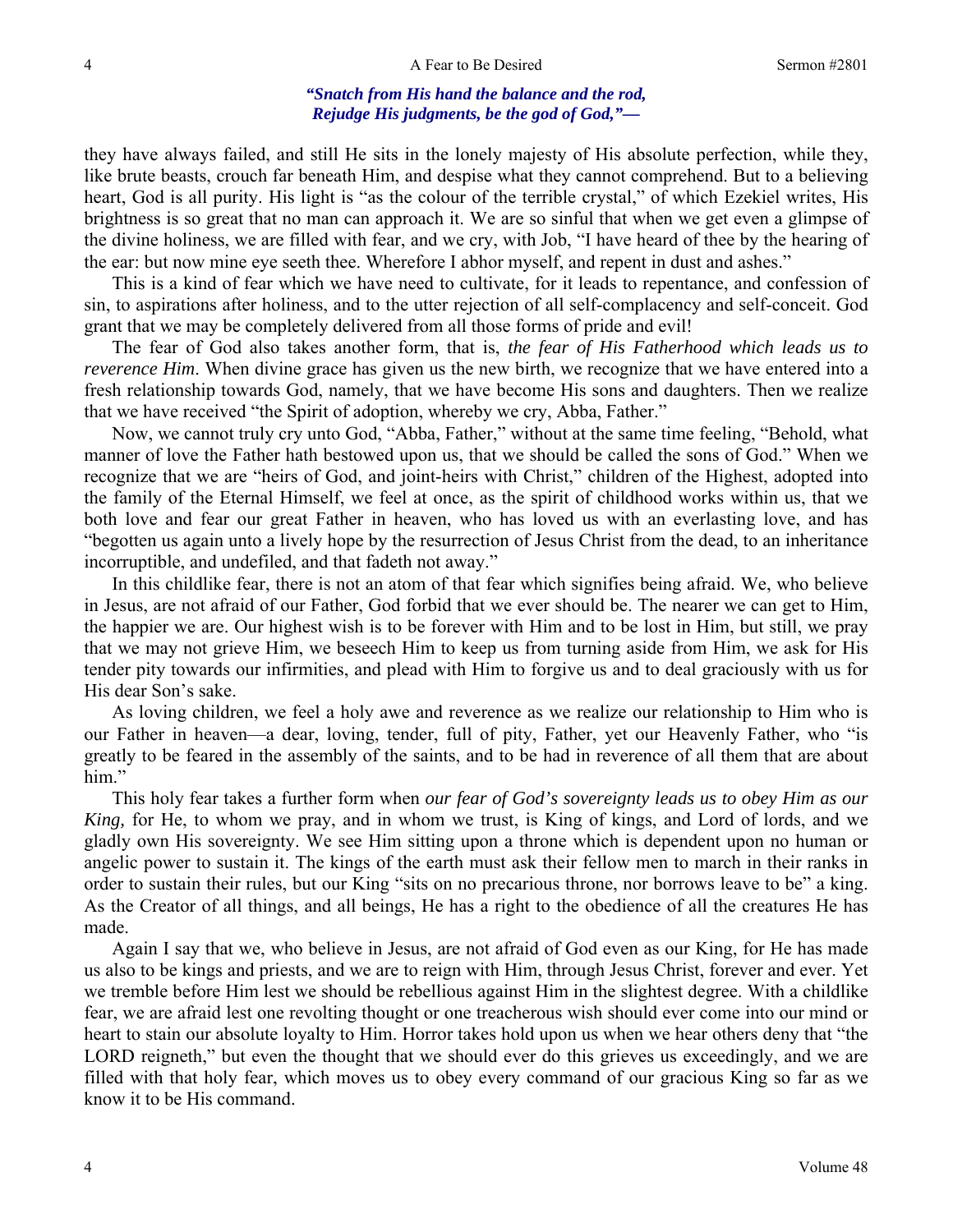#### Sermon #2801 **A Fear to Be Desired** 5

Having this fear of God before our eyes, we cry to those who would tempt us to sin, "How can I do this great wickedness, and sin against God?" It is not because we are afraid of Him, but because we delight in Him, that we fear before Him with an obedient, reverential fear, and beloved, I do firmly believe that when this kind of fear of God works itself out to the full, it crystallizes into love. So excellent, so glorious, so altogether everything that could be desired, so far above our highest thought or wish, art Thou, O JEHOVAH, that we lie before You, and shrink into nothing, yet even as we do so, we feel another sensation springing up within us. We feel that we love You, and as we decrease in our own estimation of ourselves, we feel that we love You more and more.

As we realize our own nothingness, we are more than ever conscious of the greatness of our God. "Thine heart shall fear, and be enlarged," says the prophet Isaiah, and so it comes to pass with us. The more we fear the Lord, the more we love Him, until this becomes to us the true fear of God, to love Him with all our heart, and mind, and soul, and strength. May He bring us to this blessed climax by the effectual working of His Holy Spirit!

Now I want to dwell, with somewhat of emphasis, upon the second part of this fear, "They shall fear the LORD *and his goodness."* It may at first seem to some people, a strange thing that we should fear God's goodness, but there are some of us who know exactly what this expression means, for we have often experienced just what it describes. How can we fear God's goodness? I speak what I have often felt, and I believe many of you can do the same as you look back upon the goodness of God to you saving you from sin, and making you to be His child, and as you think of all His goodness to you in the dispensations of His providence.

You may perhaps, be like Jacob, who left his father's house with his wallet and his staff, and when he came back with a family that formed two bands, and with abundance of all that he could desire, he must have been astonished at what God had done for him. And when David sat upon his throne in Jerusalem, surrounded by wealth and splendor, as he recollected how he had fed his flock in the wilderness, and afterwards had been hunted by Saul, like a partridge upon the mountains, he might well say, "Is this the manner of man, O LORD God?"

In this way, *God's goodness often fills us with amazement,* and amazement has in it an element of fear. We are astonished at the Lord's gracious dealings with us, and we say to Him, "Why have You been so good to me for so many years, and in such multitude of forms? Why have You manifested so much mercy and tenderness toward me? You have treated me as if I had never grieved or offended You. You have been as good to me as if I had deserved great blessings at Your hands. Had You paid me wages, like a hired servant, You would never have given me such sweetness and such love as You have now lavished upon me, though I was once a prodigal, and wandered far from You. O God, Your love is like the sun, I cannot gaze upon it, its brightness would blind my eyes! I fear because of Your goodness."

Do you know, dear friends, what this expression means? If a sense of God's goodness comes upon you in all its force, you will feel that God is wonderfully great to have been so good to you. Most of us have had friends who have become tired of us after a while. Possibly, we have had some very kind friends, who are not yet tired of us, but still, they have failed us every now and then in some points, either their power could not meet our necessity, or they were not willing to do what we needed.

But our God has poured out His mercy for us like a river, it has flowed on without a break. These many years He has continued to bless us, and has heaped up His mercies, mountain upon mountain, until it has seemed as though He would reach the very stars with the lofty pinnacles of His love. What shall we say to all this? Shall we not fear Him, and adore Him, and bless Him for all the goodness that He has made to pass before us, and all the while feel that even to kiss the hem of His garment, or to be beneath His footstool, is too great an honor for us?

Then there will come upon us, when we are truly grateful to God for His goodness toward us, *a sense of our own responsibility,* and we shall say, "What shall I render unto the LORD for all His benefits toward me?" We shall feel that we cannot render to Him anything compared with what we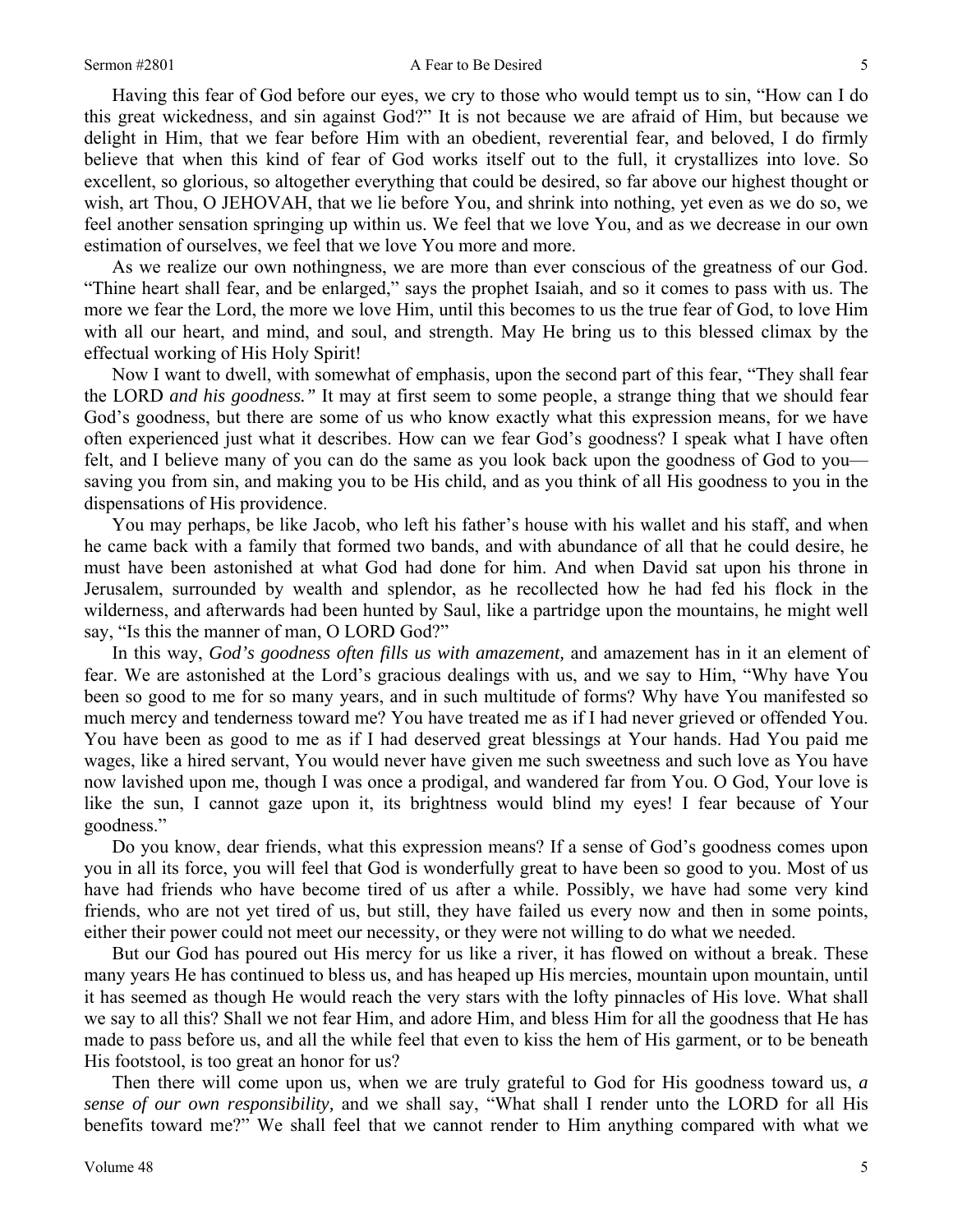ought to render, and there will come upon us this fear—that we shall never be able to live at all consistently with the high position which His grace has given to us. As God said concerning His ancient people, we shall fear and tremble for all the goodness and for all the prosperity that He has procured for us. It will seem as though He had set us on the top of a high mountain, and had bidden us walk along that lofty ridge, it is a ridge of favor and privilege, but it is so elevated that we fear lest our brain should reel, and our feet should slip, because of the height of God's mercy to us. Have you never felt like that beloved? If God has greatly exalted you with His favor and love, I am sure you must have felt like that many a time.

Then next, *this holy fear is near akin to gratitude*. The fear of a man, who really knows the love and goodness of God, will be somewhat of this kind. He will fear lest he should really be, or should seem to be, ungrateful. "What," he asks, "can I do? I am drowned in mercy. It is not as though my ship were sailing in a sea of mercy, I have been so loaded with the favor of the Lord that my vessel has gone right down, and the ocean of God's love and mercy has rolled right over the masthead.

What can I do, O Lord? If You had given me only a little mercy, I might have done something in return to express my gratitude. But oh! Your great mercy in electing me, in redeeming me, in converting me, and in preserving me, and in all the goodness of Your providence toward me—what can I do in return for all these favors? I feel struck dumb, and I am afraid lest I should have a dumb heart as well as a dumb tongue, I fear lest I should grieve You by anything that looks like ingratitude."

Then the child of God begins next, *to fear lest he should become proud,* "for," he says, "I have noticed that when God thus favors some men, they begin to exalt themselves, and to think that they are persons of great importance, so if the Lord makes the stream of my life flow very joyously, I may imagine that it is because there is some good thing in me, and be foolish enough to begin to ascribe the glory of it to myself." A true saint often trembles concerning this matter, he sometimes gets even afraid of his mercies. He knows that his trials and troubles never did him any hurt, but he perceives that sometimes, God's goodness has intoxicated him as with sweet wine, so he begins to be almost afraid of the goodness of his God to him.

He thinks to himself, "Shall I be unworthy of all this favor, and walk in a way that is inconsistent with it?" He looks a little ahead, and he knows that the flesh is frail, and that good men have often been found in very slippery places and he says, "What if after all this, I should be a backslider? You, O Lord, have brought me into the banqueting house, and Your banner over me is love, you have stayed me with flagons, and comforted me with apples, You have laid bare Your very heart to me, and made me know that I am a man greatly beloved! Shall I, after all this, ever turn aside from You? Will the ungodly ever point at me and say, 'Aha! Aha! Is this the man after God's own heart? Is this the disciple who said he would die rather than deny his Master?'" Such a fear as that very properly comes over us at times, and then we tremble because of all the goodness which God has made to pass before us.

I think you can see, dear friends, without my needing to enlarge further upon this point, that while a time of sorrow and suffering is often, to the Christian, a time of confidence in his God, on the other hand, a time of prosperity is to the wise man, a time of holy fear. Not that he is ungrateful, but he is afraid that he may be. Not that he is proud, he is truly humble because he is afraid lest he should become proud. Not that he loves the things of the world, but he is afraid lest his heart should get away from God, so he fears because of all the Lord's goodness to him. May the Lord always keep us in that state of fear, for it is a healthy condition for us to be in.

Those who walk so very proudly, and with too great confidence, are generally the ones who first tumble down. My observation and experience have taught me this, when I have met with anyone who knew that he was a very good man, and who boasted to other people that he was a very good man—he has generally proved to be like some of those pears that we sometimes see in the shop—very handsome to look at, but sleepy and rotten all through.

Then, on the other hand, I have noticed a great many other people, who have always been afraid that they would go wrong, and who have trembled and feared at almost every step they took. They have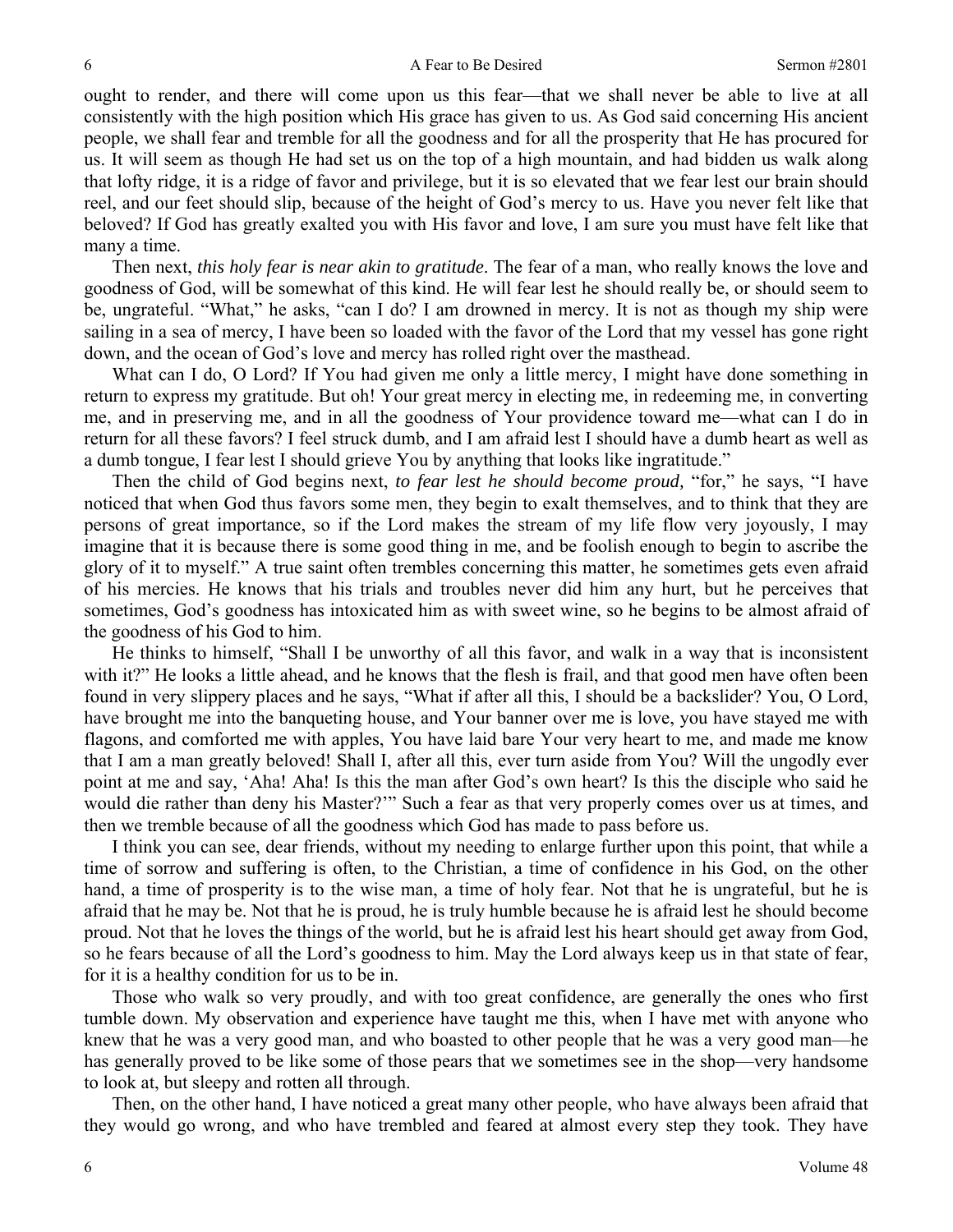#### Sermon #2801 **A Fear to Be Desired** 7

feared lest they should grieve the Lord, and they have cried to Him, day and night, "Lord, uphold us," and He has done so, and they have been enabled to keep their garments unspotted to their life's end. So my prayer is, that I may never cease to feel this holy fear before God, and that I may never get to fancy, for a moment, that there is or ever can be, anything in me to cause me to boast or to glory in myself. May God save all of us from that evil, and the more we receive of His goodness, the more may we fear, with childlike fear, in His presence!

**III.** Now I must close with just a few words upon the last point, which is, A SIN TO BE REPENTED OF.

I cannot help fearing that I am addressing some to whom my text does not apply except by way of contrast. Are there not some of you, who are unsaved, and yet who do not fear God? O sirs, may the Holy Spirit make you to fear and tremble before Him! You have cause enough to fear. If you live all day long without even thinking of God, or if when you do think of Him, you try to smother the thought at once—if you say that you can get on very well without Him, and that life is happy enough without religion—I could weep for you because you do not weep for yourselves.

You say, "We are rich," yet all the while, you are wretched, and miserable, and poor. Your poverty is all the worse because you fancy that you are rich. You are also blind. That is bad enough, yet you say, "We can see." It is doubly sad when the spiritually blind declare that they can see, for they will never ask for the sacred eye salve, or go to the great Oculist who can open blind eyes, so long as they are satisfied with their present condition. It is a great pity that many unconverted men do not fear God even with a servile fear. If they would only begin with that, it might prove to be the lowest rung of the heavenly ladder, and lead on to the blessed fear which is the portion of the children of God.

There are others of you, I am afraid, who never fear either God or His goodness. How I wish you would do so, for the Lord has been very good to you. You were saved at sea after you had been wrecked. You were raised up from fever when others died. You have prospered in business, on the whole, though you have had some struggles. Blessed with children, and made happy in your home—all this you owe to the God whom you have never acknowledged.

The goodness of God to some ungodly men is truly wonderful. I think, when they sit down at night, when everybody else has gone to bed, and remember how they began life with scarcely a shilling to bless themselves with, yet God has multiplied their substance and given them much to rejoice in, their hearts ought to be full of gratitude towards their Benefactor.

I would like all such people to recollect what God said by the mouth of the prophet Hosea, "She did not know that I gave her corn, and wine, and oil, and multiplied her silver and gold, which they prepared for Baal. Therefore will I return, and take away my corn in the time thereof, and my wine in the season thereof, and will recover my wool and my flax given to cover her nakedness."

Take care, O ye ungrateful souls, that the Lord does not begin to strip you of the mercies which you have failed to appreciate! I pray that you may be led to confess from where all these blessings came, and to cry, "My Father, You shall be my Guide, henceforth and forever. Since You have dealt so lovingly and tenderly with me, I will come and confess my sin to You, and trust in Your dear Son as my Savior and Friend, that I may henceforth be led and commanded by You alone, and may fear before You all the days of my life."

May God grant to every one of us the grace to believe in Jesus, and to rest in Him, and then to walk in the fear of the Lord all our days, for Christ's sake! Amen.

### **HYMNS FROM "OUR OWN HYMN BOOK"—103, 174, 214**

# **EXPOSITION BY C. H. SPURGEON**

# *PSALM 103*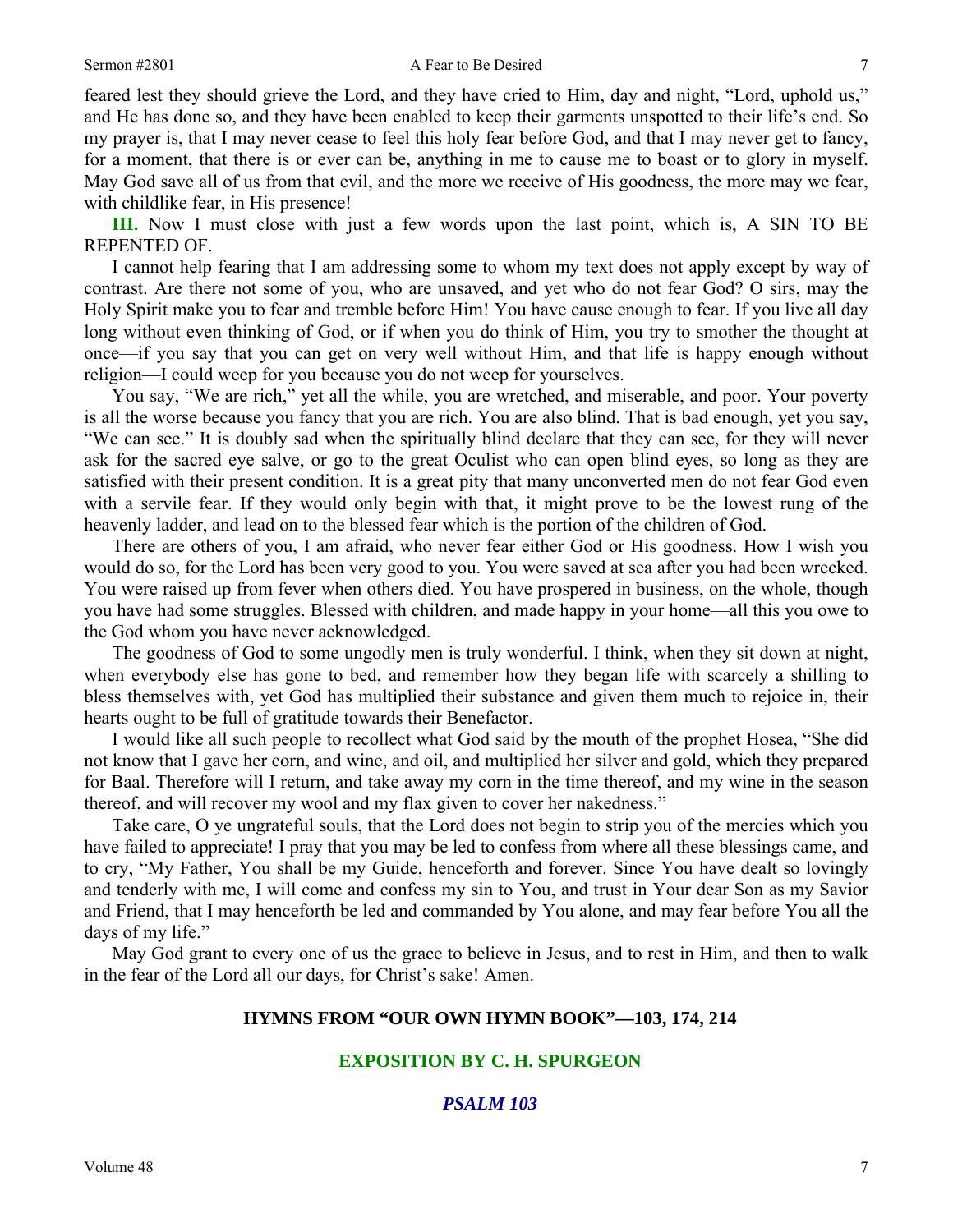### **Verse 1.** *Bless the LORD, O my soul: and all that is within me, bless his holy name.*

We ought to be always blessing God, this sacred employment should be like an atmosphere surrounding us at all times. Yet there are special seasons when we feel as if we must wake ourselves up, and brace ourselves up, for some special adoration, talking to ourselves as the psalmist does here—

# **2.** *Bless the LORD, O my soul, and forget not all his benefits:*

Alas! that forgetfulness of God's benefits is an evil kind of worm that eats into the very heart of our praise. Oh, for a retentive memory concerning the lovingkindness of the Lord! Come, my heart, you have been thinking of many things while you have been away from the house of prayer, now forget them. Perhaps you have even dwelt upon your sorrows, and remembered the wormwood and the gall, if so, now let those sad memories vanish, "and forget not all his benefits."

### **3.** *Who forgiveth all thine iniquities;*

What a great "all" that is! From your childhood until now, you have been full of iniquities, and the Lord has been equally full of forgiveness.

#### **3.** *Who healeth all thy diseases;*

There is no other physician like Him, and all human physicians, whatever skill they may possess, derive it from Him. Blessed be the healing God!

#### **4.** *Who redeemeth thy life from destruction;*

Else had you, long ago, gone down into the pit, but redemption has kept you out of it. Your natural life and your spiritual life have both been preserved to you through the precious blood of Christ.

### **4.** *Who crowneth thee with lovingkindness and tender mercies;*

We talk about crowned heads, there are many such here in this assembly. Let everyone whose head is crowned "with lovingkindness and tender mercies" magnify the name of the crowning Lord.

**5.** *Who satisfieth thy mouth with good things; so that thy youth is renewed like the eagles.* 

You were down on the ground lately, with all your feathers shed, but they have grown again, and you are up on the wing once more. Your youth has been given back to you, renew then your praises of your God, with the dew of your youth restored to you, let the dew of your gratitude also abound. Who would not bless the Lord when he knows the blessedness of sin pardoned, a wounded spirit healed, the life redeemed from destruction, youth restored like the eagle's, and the whole being crowned with lovingkindness and tender mercies?

### **6.** *The LORD executeth righteousness and judgment for all that are oppressed.*

Therefore, let the oppressed praise Him. Let the justice, which adorns His throne, be the subject of our constant delight. There is no act of oppression, on the part of the great ones of the earth, at which He will wink, "The LORD executeth righteousness and judgment for all that are oppressed."

#### **7.** *He made known his ways unto Moses, his acts unto the children of Israel.*

Bless Him for having thus revealed Himself, giving us His Holy Word, in which we see Him as in a mirror. When God makes Himself known to His people, then is the time for them to praise Him. You can scarcely worship an unknown God, but when He makes Himself known by special revelation in your heart, then you must and you will praise Him.

**8.** *The LORD is merciful and gracious, slow to anger, and plenteous in mercy.* 

Therefore, again praise Him. All who know and love the Lord should form a great orchestra continually magnifying His holy name.

# **9.** *He will not always chide: neither will he keep his anger for ever.*

So that, if you are just now being chided by Him, if you have some consciousness of His anger, begin to bless Him that it will not last long, "He will not always chide." Behold the rainbow painted on the storm cloud, and bless the name of the Lord even while you are under His afflicting hand.

**10.** *He hath not dealt with us after our sins; nor rewarded us according to our iniquities.* 

Therefore, praise Him again and again. Had He dealt with us as we deserve, we should not have been here, but we are still here, on praying ground, and on pleading terms with the Most High, therefore, let us praise Him.